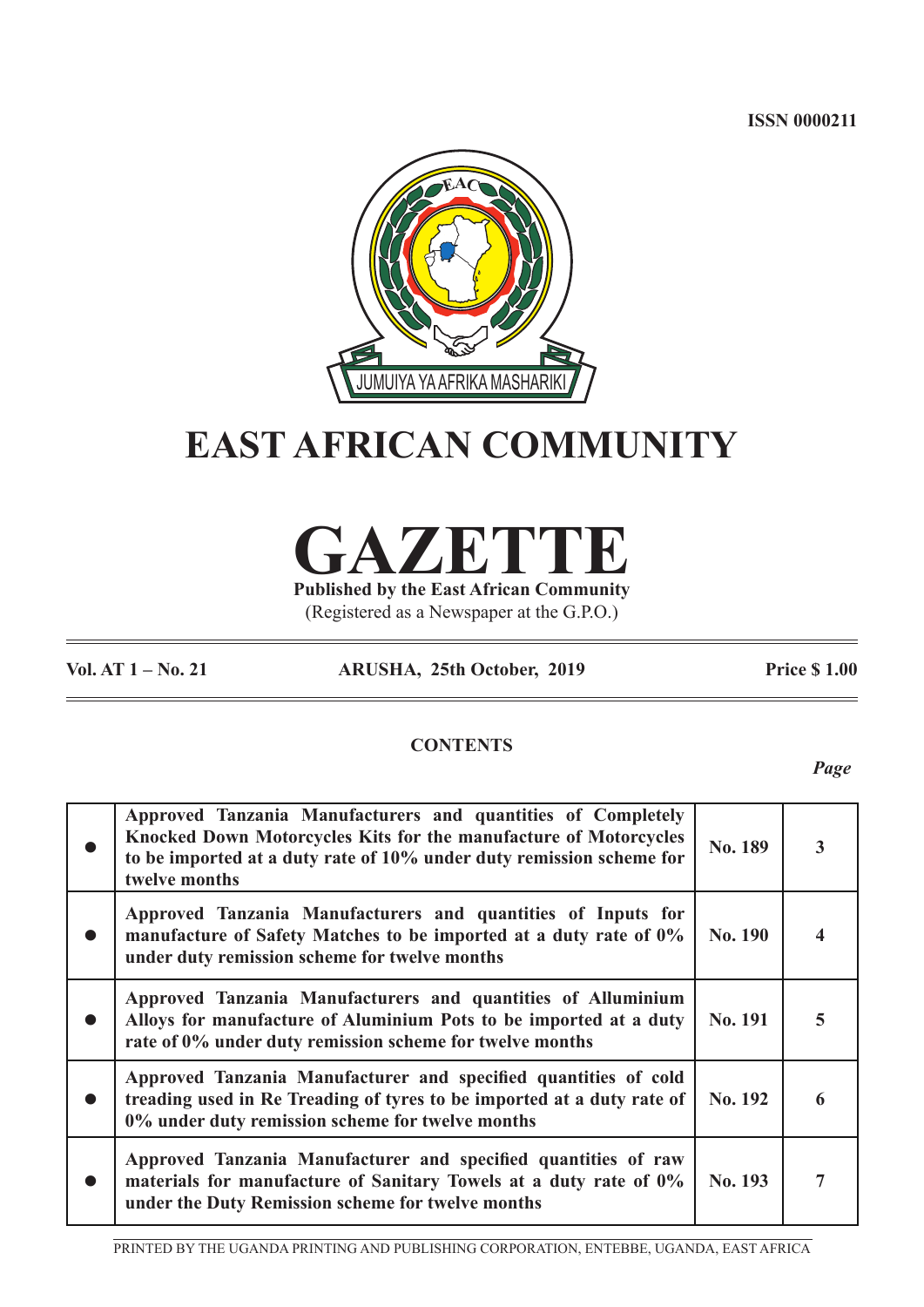| Approved Tanzania Manufacturer and specified quantities of raw<br>materials for manufacture of Baby Diapers at a duty rate of 0% under<br>the Duty Remission scheme for twelve months                                                       | No. 194 | 8  |
|---------------------------------------------------------------------------------------------------------------------------------------------------------------------------------------------------------------------------------------------|---------|----|
| Approved Tanzania Manufacturer and quantities of paper and<br>Paperboard for manufacture of exercise books to be imported at a duty<br>rate of 0% under duty remission scheme for twelve months                                             | No. 195 | 9  |
| Approved Tanzania Manufacturers and specified quantities of sugar<br>for industrial use for the manufacture of goods to be imported at a duty<br>rate of 10% under duty remission scheme for twelve months                                  | No. 196 | 10 |
| Approved Tanzania Manufacturers and specified quantities of liquid<br>glucose syrup for the manufacture of goods to be imported at a duty<br>rate of 0% under duty remission scheme for twelve months                                       | No. 197 | 11 |
| Approved Tanzania Manufacturer and specified quantities of Twine for<br>the manufacture of Nylon Fishing Nets to be imported at a duty rate of<br>0% under duty remission scheme for twelve months                                          | No. 198 | 12 |
| Approved Tanzania Manufacturer, 21st Century Textiles Ltd and<br>quantities of inputs and equipment for the manufacture of textiles and<br>garments to be imported at a duty rate of 0% under duty remission<br>scheme up to 30th june 2020 | No. 199 | 13 |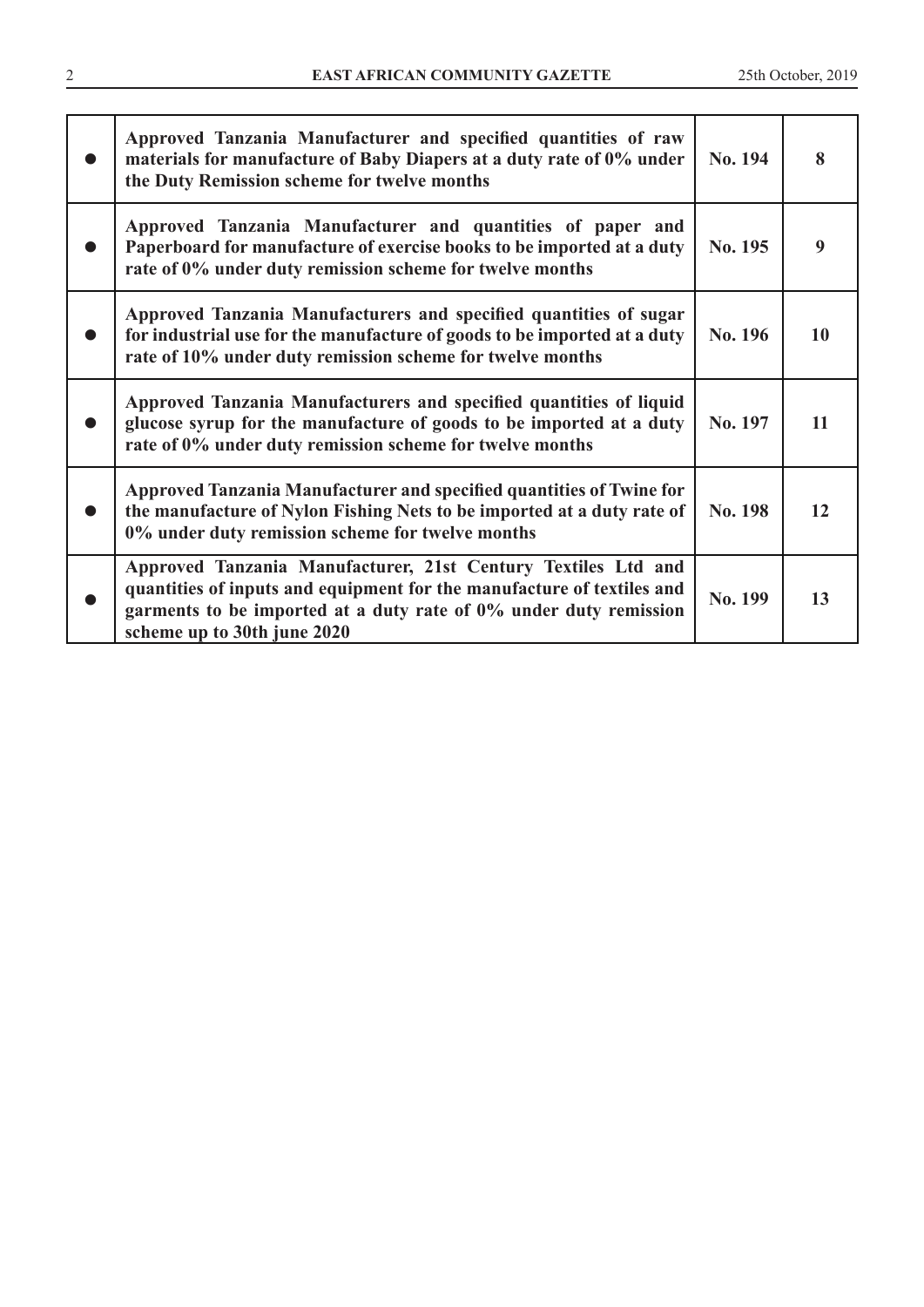Legal Notice No.EAC/189/2019.

#### **THE EAST AFRICAN COMMUNITY CUSTOMS MANAGEMENT ACT 2004**

#### **LEGAL NOTICE**

In exercise of the powers conferred upon the Council of Ministers by section 140 of the East African Community Customs Management Act 2004, the Council of Ministers has approved the following manufacturers to import the specified quantities of completely knocked down kits for assembly of motorcycles under the Duty Remission Scheme.

#### **APPROVED TANZANIA MANUFACTURERS AND QUANTITIES OF COMPLETELY KNOCKED DOWN KITS FOR ASSEMBLY OF MOTOR CYCLES TO BE IMPORTED AT A DUTY RATE OF 10% UNDER DUTY REMISSION SCHEME FOR TWELVE MONTHS**

| S/N | Company                                  | Tariff No. | <b>Description</b>               | <i>Quantity</i><br><b>Allocated In</b><br><b><i>Units</i></b> | <b>Finished</b><br>product |
|-----|------------------------------------------|------------|----------------------------------|---------------------------------------------------------------|----------------------------|
| 1.  | Katima Mlilo                             | 8711.20.90 | Unassembled Kits For Motorcycles | 6,000                                                         | Motorcycles                |
|     | Mohamed<br>Enterprises<br>(Tanzania) Ltd | 8711.10.90 | Unassembled Kits For Motorcycles | 500                                                           |                            |
|     |                                          | 8711.20.90 | Unassembled Kits For Motorcycles | 46,000                                                        |                            |
| 2.  |                                          | 8711.30.90 | Unassembled Kits For Motorcycles | 3,000                                                         | Motorcycles                |
|     |                                          | 8711.40.90 | Unassembled Kits For Motorcycles | 500                                                           |                            |
|     |                                          | 8711.50.90 | Unassembled Kits For Motorcycles | 500                                                           |                            |

#### **AMB. DR. RICHARD SEZIBERA ,**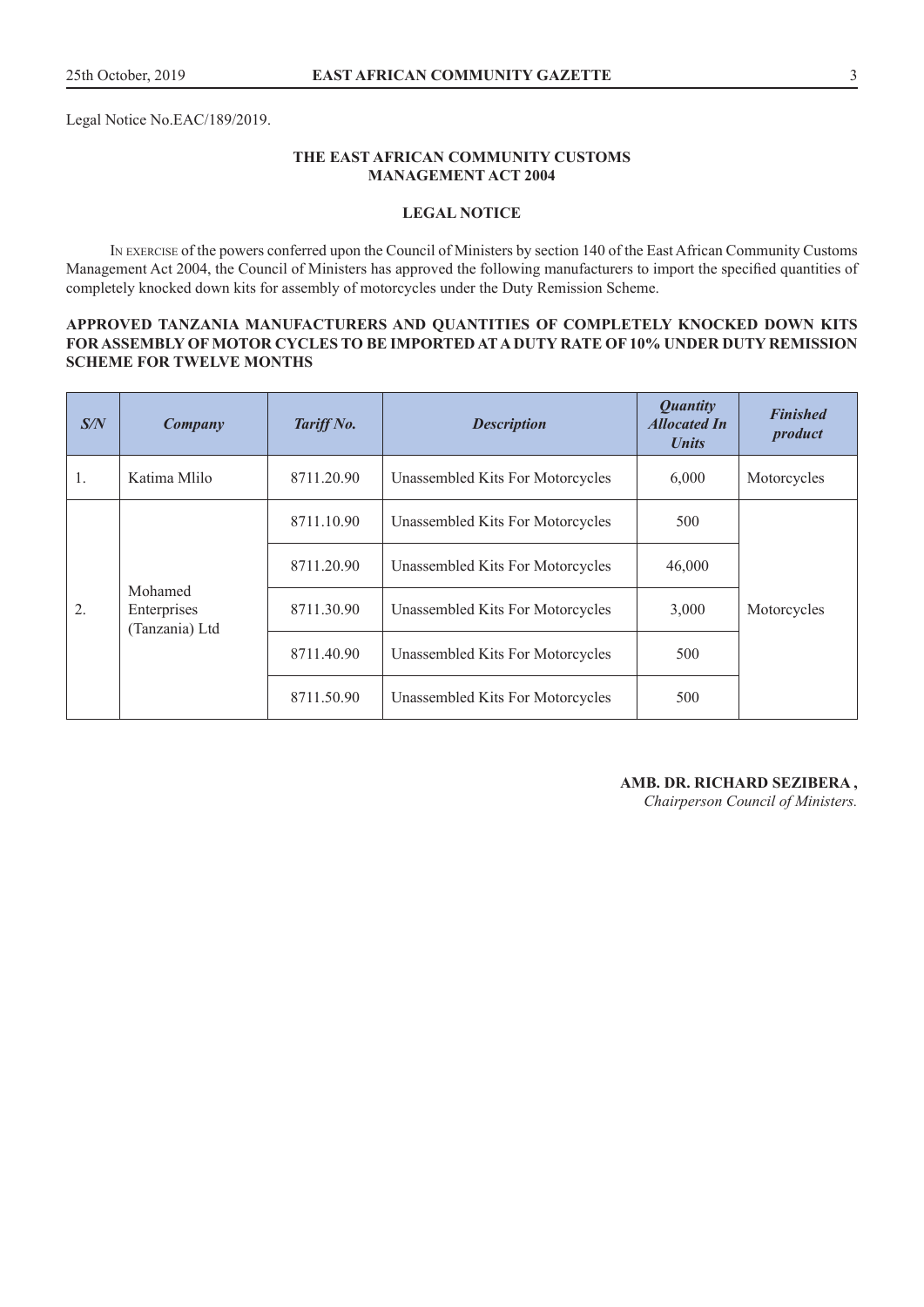#### **LEGAL NOTICE**

In exercise of the powers conferred upon the Council of Ministers by section 140 of the East African Community Customs Management Act 2004, the Council of Ministers has approved the following manufacturer to import the specified quantities of inputs for manufacture Safety Matches under the Duty Remission Scheme.

### **APPROVED TANZANIA MANUFACTURER AND QUANTITIES OF INPUTS FOR MANUFACTURE OF SAFETY MATCHES TO BE IMPORTED AT A DUTY RATE OF 0% UNDER THE DUTY REMISSION SCHEME FOR TWELVE MONTHS**

| S/N | <b>Company Name</b>                   | <b>Tariff No</b> | <b>Description</b>                    | <b>Quantity</b><br><b>Allocated</b> | <b>Finished</b><br><b>Product</b> |
|-----|---------------------------------------|------------------|---------------------------------------|-------------------------------------|-----------------------------------|
| 1.  | Leo Match<br><b>Industries Ltd</b>    | 4821.99.10       | Splint                                | 216 MT                              | Matches                           |
|     |                                       | 4810.92.00       | Duplex Boards                         | 250 MT                              |                                   |
| 2.  | Yamoto Match<br><b>Industries Ltd</b> | 4802.55.00       | Bleached white kraft paper (65-85Gsm) | 125 MT                              | Matches                           |
|     |                                       | 4819.20.00       | <b>Outer Match Box Skillets</b>       | 150 MT                              |                                   |
|     |                                       | 4421.90.00       | Match Splints                         | 790 MT                              |                                   |
|     |                                       | 4819.20.10       | <b>Printed Outer Box Skillets</b>     | 240,000,000 PCS                     |                                   |
|     |                                       | 4810.92.00       | Duplex Board for Inner box            | 432 MT                              |                                   |
|     |                                       | 4823.90.00       | Wrappers                              | 24,000,000 PCS                      |                                   |
| 3.  | Tanzania Match                        | 2712.20.00       | Paraffin Wax                          | 144 MT                              | Matches                           |
|     | <b>Industries Ltd</b>                 | 2829.19.00       | Potassium Chlorate                    | 144 MT                              |                                   |
|     |                                       | 2821.10.00       | Red Iron oxide                        | 43 MT                               |                                   |
|     |                                       | 2820.10.00       | Manganese Dioxide                     | 15 MT                               |                                   |
|     |                                       | 3503.00.00       | Gelatin Match Grade                   | 36 MT                               |                                   |
|     |                                       | 2817.00.10       | Zinc oxide                            | 5 MT                                |                                   |

# **AMB. DR. RICHARD SEZIBERA,**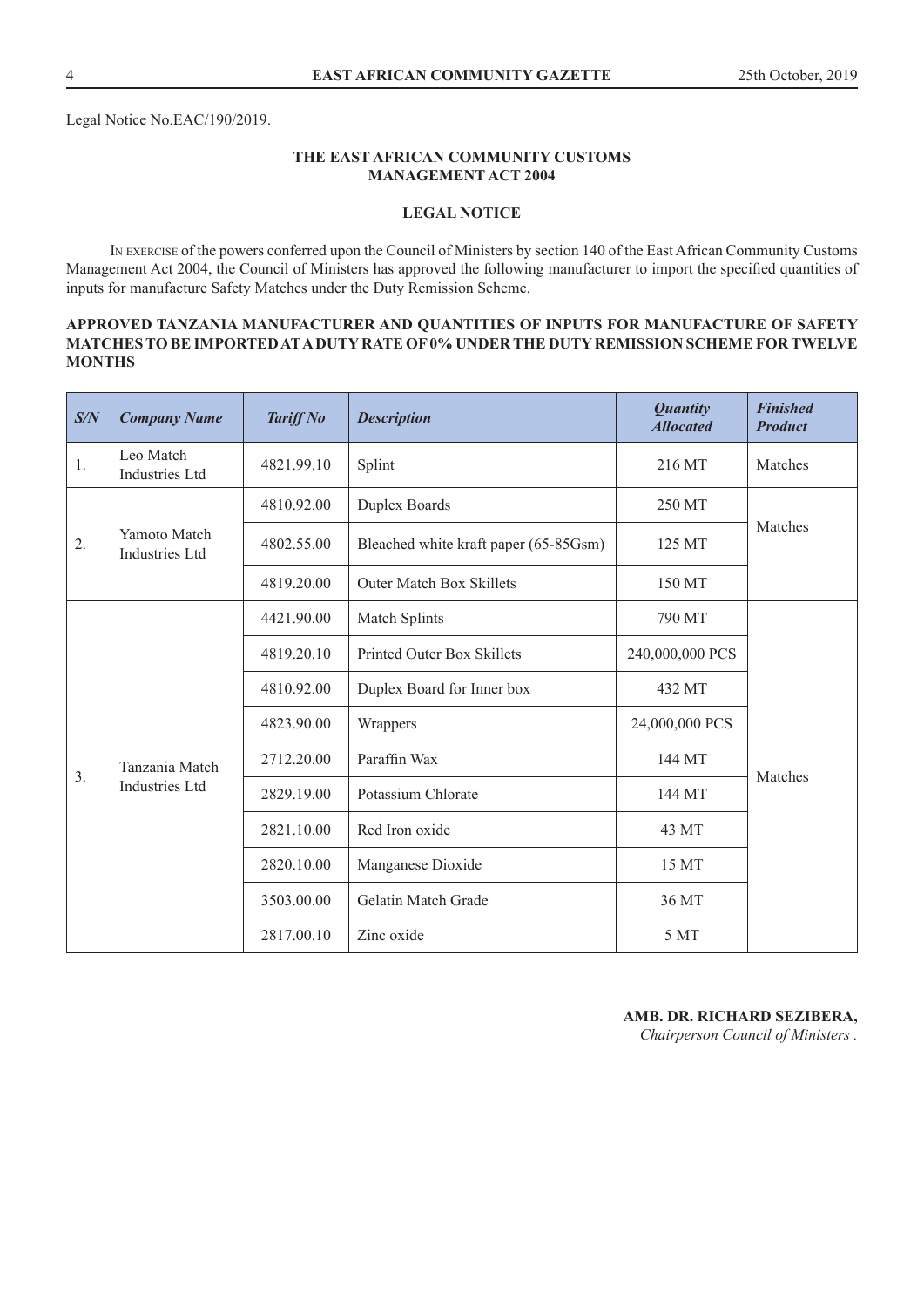Legal Notice No.EAC/191/2019.

### **THE EAST AFRICAN COMMUNITY CUSTOMS MANAGEMENT ACT 2004**

#### **LEGAL NOTICE**

In exercise of the powers conferred upon the Council of Ministers by section 140 of the East African Community Customs Management Act 2004, the Council of Ministers has approved the following manufacturer to import the specified quantities of Alluminium Alloys for manufacture Aluminium Pots under the Duty Remission Scheme.

#### **APPROVED TANZANIA MANUFACTURER AND QUANTITIES OF ALLUMINIUM ALLOYS FOR MANUFACTURE OF ALUMINIUM POTS TO BE IMPORTED AT A DUTY RATE OF 0% UNDER THE DUTY REMISSION SCHEME FOR TWELVE MONTHS**

| $\mathsf{S/N}$ | <b>Company Name</b>              | <b>Tariff No</b> | <b>Description</b>       | <b>Quantity Allocated</b><br>in Metric tons (MT) | <b>Finished Product</b> |
|----------------|----------------------------------|------------------|--------------------------|--------------------------------------------------|-------------------------|
|                | <b>MAXIMA INDUSTRIES (T) LTD</b> | 7606.92.00       | <b>Alluminium Alloys</b> | 6,600                                            | <b>Aluminium Pots</b>   |
|                | OCEAN ALUMINIUM LIMITED          | 7606.92.00       | <b>Alluminium Alloys</b> | 1.200                                            | <b>Aluminium Pots</b>   |

#### **AMB. DR. RICHARD SEZIBERA,**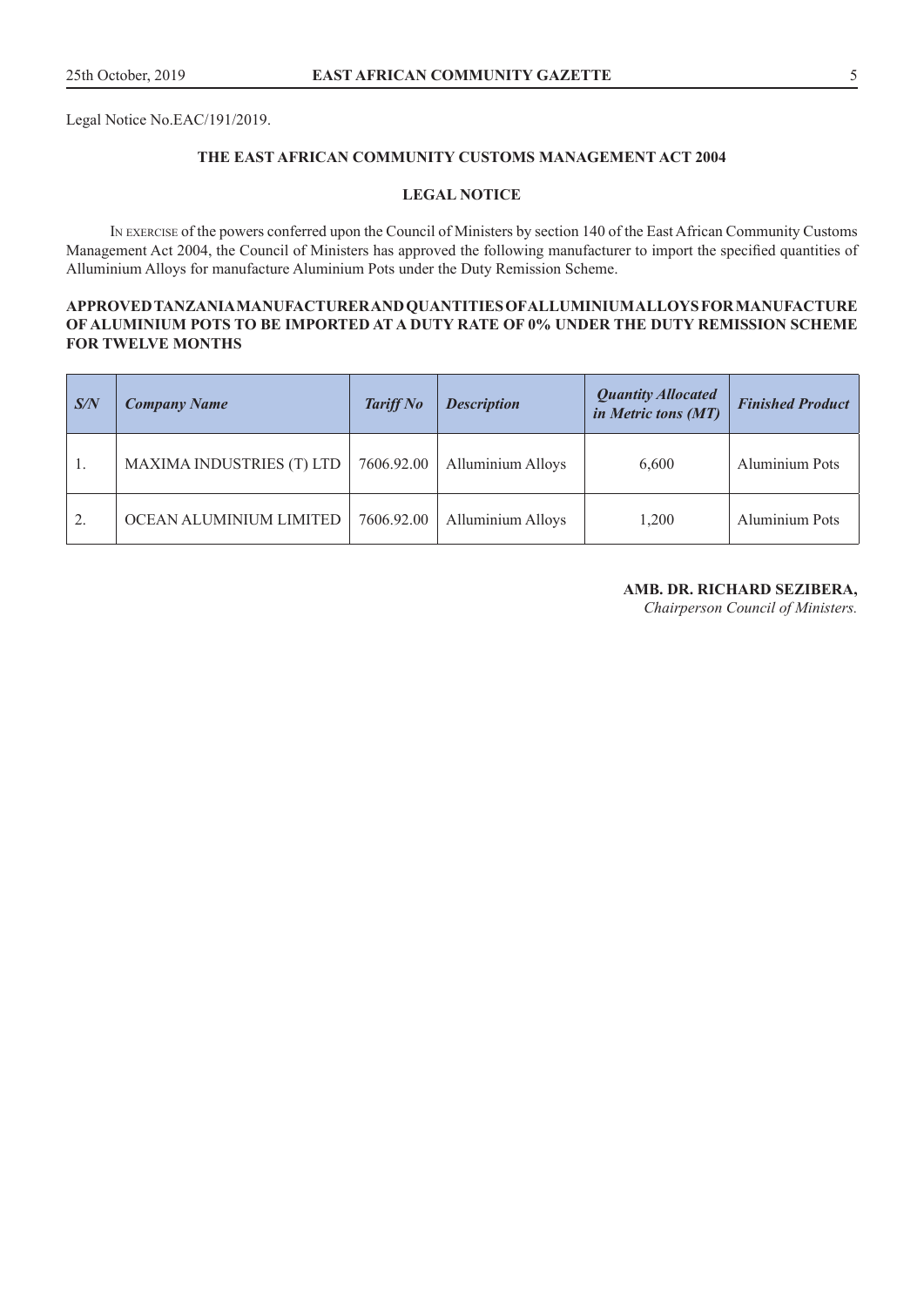#### **LEGAL NOTICE**

In exercise of the powers conferred upon the Council of Ministers by section 140 of the East African Community Customs Management Act 2004, the Council of Ministers has approved the following manufacturer to import the specified quantities of cold treading used in manufacture of Re Treading of tyres under the Duty Remission Scheme.

#### **APPROVED TANZANIA MANUFACTURER AND QUANTITIES OF COLD TREADING USED IN RE TREADING OF TYRES TO BE IMPORTED AT DUTY RATE OF 0% FOR TWELVE MONTHS**

| $\mid$ No. | Company         | Tariff No. | <b>Description</b>        | <b>Quantity Allocated</b><br>in Metric Tons (MT) | <b>Finished</b><br>product |
|------------|-----------------|------------|---------------------------|--------------------------------------------------|----------------------------|
|            | SMART TYRES LTD | 4012.90.10 | Tread For Cold Retreading | 480                                              | <b>Retreaded Tyres</b>     |

# **AMB. DR. RICHARD SEZIBERA,**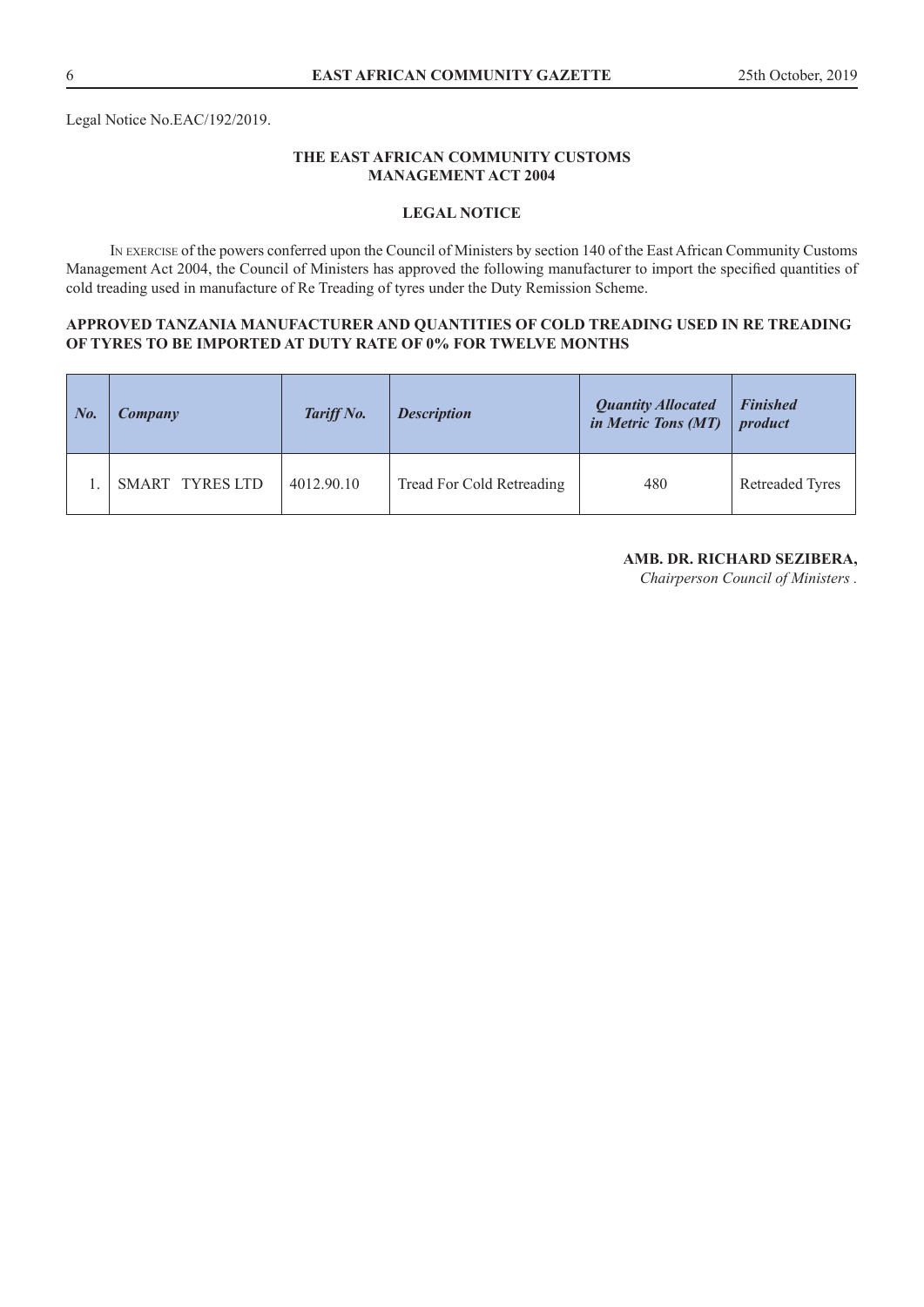Legal Notice No.EAC/193/2019.

#### **THE EAST AFRICAN COMMUNITY CUSTOMS MANAGEMENT ACT 2004**

#### **LEGAL NOTICE**

In exercise of the powers conferred upon the Council of Ministers by section 140 of the East African Community Customs Management Act 2004, the Council of Ministers has approved the following manufacturer to import the specified quantities of raw materials for manufacture of Sanitary Towels under the Duty Remission Scheme.

#### **APPROVED TANZANIA MANUFACTURER AND QUANTITY OF RAW MATERIALS USED TO MANUFACTURE SANITARY TOWELS TO BE IMPORTED AT A DUTY RATE OF 0% FOR TWELVE MONTHS**

| S/N | <b>Company Name</b>       | <b>Tariff No</b> | <b>Description</b> | <b>Quantity Allocated in</b><br><b>Metric Tons (MT)</b> | <b>Finished Product</b> |
|-----|---------------------------|------------------|--------------------|---------------------------------------------------------|-------------------------|
|     | KAYS Hygiene products Ltd | 5601.21.00       | Non-woven          |                                                         | Sanitary pads           |

# **AMB. DR. RICHARD SEZIBERA**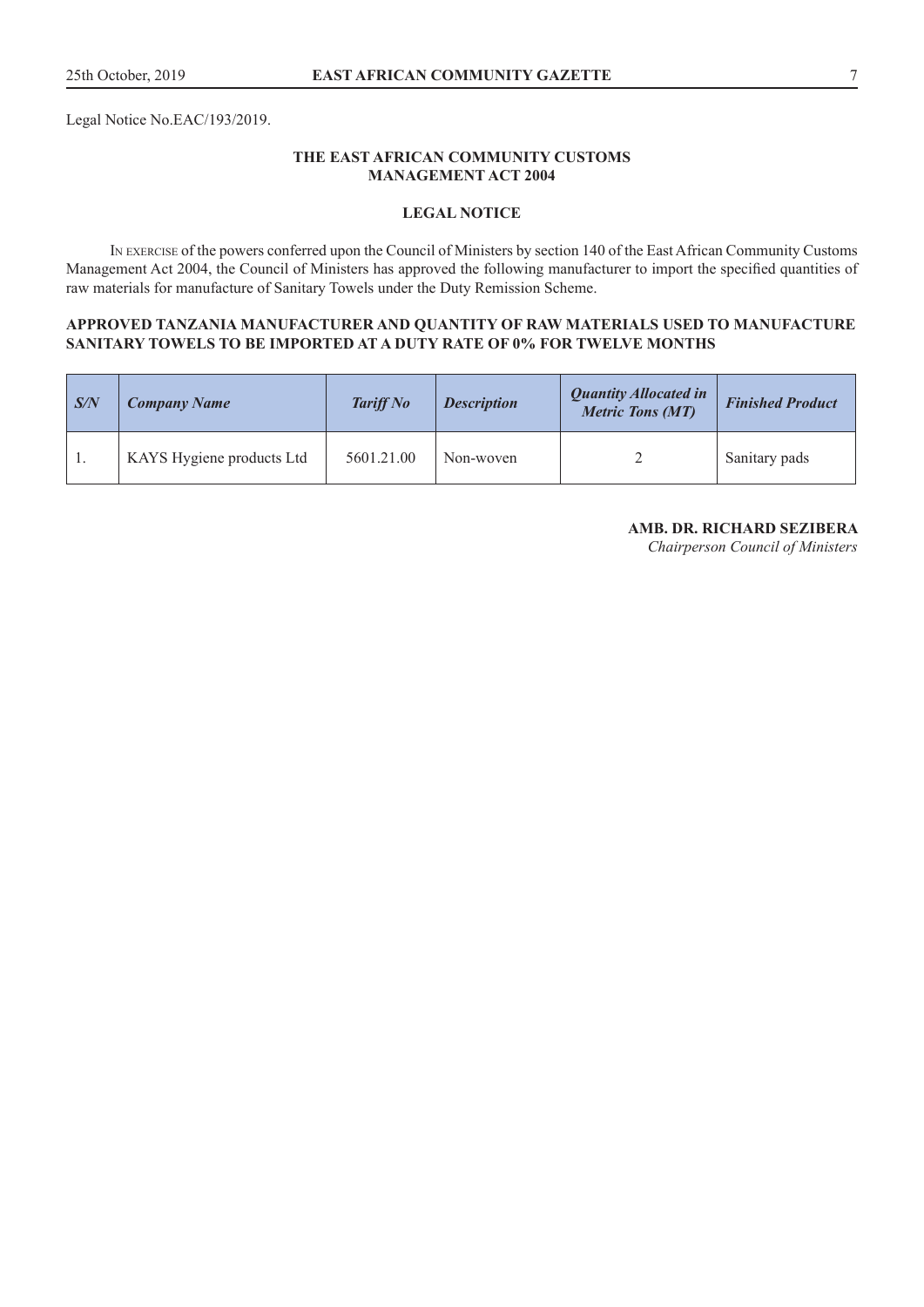### **LEGAL NOTICE**

In exercise of the powers conferred upon the Council of Ministers by section 140 of the East African Community Customs Management Act 2004, the Council of Ministers has approved the following manufacturer to import the specified quantities of raw materials for manufacture of Diapers under the Duty Remission Scheme.

#### **APPROVED TANZANIA MANUFACTURER AND QUANTITY OF RAW MATERIALS USED TO MANUFACTURE BABY DIAPERS TO BE IMPORTED AT A DUTY RATE OF 0% FOR TWELVE MONTHS**

| S/N | <b>Company Name</b>      | <b>Tariff No</b> | <b>Description</b>              | <b>Quantity Allocated</b><br><i>in Metric Tons</i><br>(MT) | <b>Finished</b><br><b>Product</b> |
|-----|--------------------------|------------------|---------------------------------|------------------------------------------------------------|-----------------------------------|
|     | KEDS Tanzania<br>Co. Ltd | 3506.91.00       | Hot melt adhesive               | 800                                                        |                                   |
|     |                          | 5806.10.00       | Moulded Hook                    | 50                                                         |                                   |
| 1.  |                          | 5903.90.00       | Polyethylene laminated nonwoven | 300                                                        | <b>Baby Diaper</b>                |
|     |                          | 3920.10.90       | PE Film                         | 3000                                                       |                                   |

### **AMB. DR. RICHARD SEZIBERA**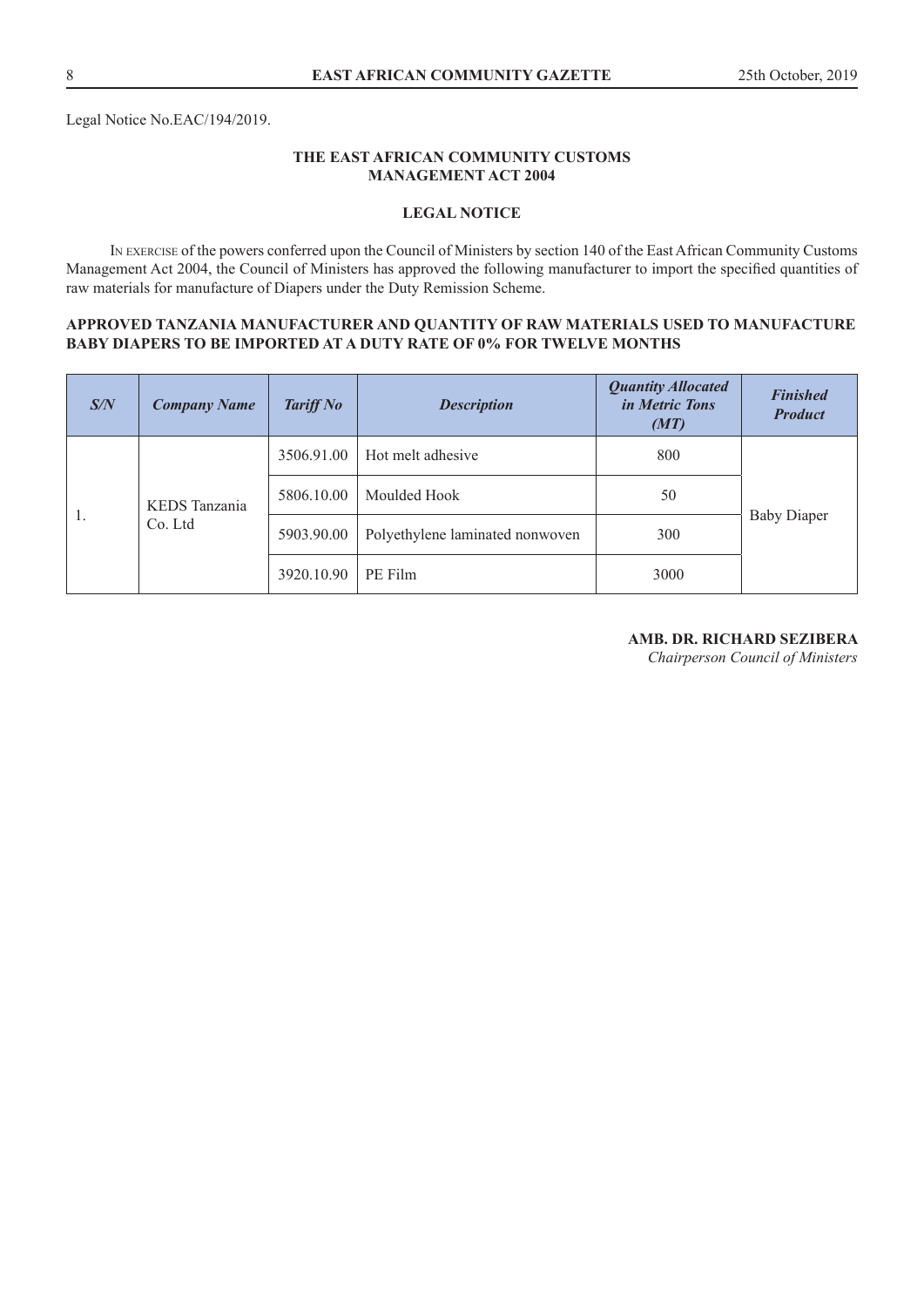Legal Notice No.EAC/195/2019.

#### **THE EAST AFRICAN COMMUNITY CUSTOMS MANAGEMENT ACT 2004**

#### **LEGAL NOTICE**

In exercise of the powers conferred upon the Council of Ministers by section 140 of the East African Community Customs Management Act 2004, the Council of Ministers has approved the following manufacturer to import the specified quantities of paper and paperboard for manufacture of exercise books under the Duty Remission Scheme.

#### **APPROVED TANZANI MANUFACTURER AND QUANTITIES OF PAPER AND PAPERBOARD FOR MANUFACTURE OF EXERCISE BOOKS TO BE IMPORTED AT A DUTY RATE OF 0% UNDER DUTY REMISSION SCHEME FOR TWELVE MONTHS**

| S/N | <b>Company Name</b>      | <b>Tariff No</b> | <b>Description</b> | <b>Quantity Allocated in</b><br><b>Metric Tons (MT)</b> | <b>Finished</b><br><b>Product</b> |
|-----|--------------------------|------------------|--------------------|---------------------------------------------------------|-----------------------------------|
|     | Jumbo Packaging Printing | 4805.19.00       | Cover Paper        | 800                                                     |                                   |
|     | <b>Industry Ltd</b>      | 4804.19.00       | Cover Paper        | 800                                                     | Exercise books                    |
|     |                          | 4805.24.00       | Cover Paper        | 800                                                     |                                   |

#### **AMB. DR. RICHARD SEZIBERA**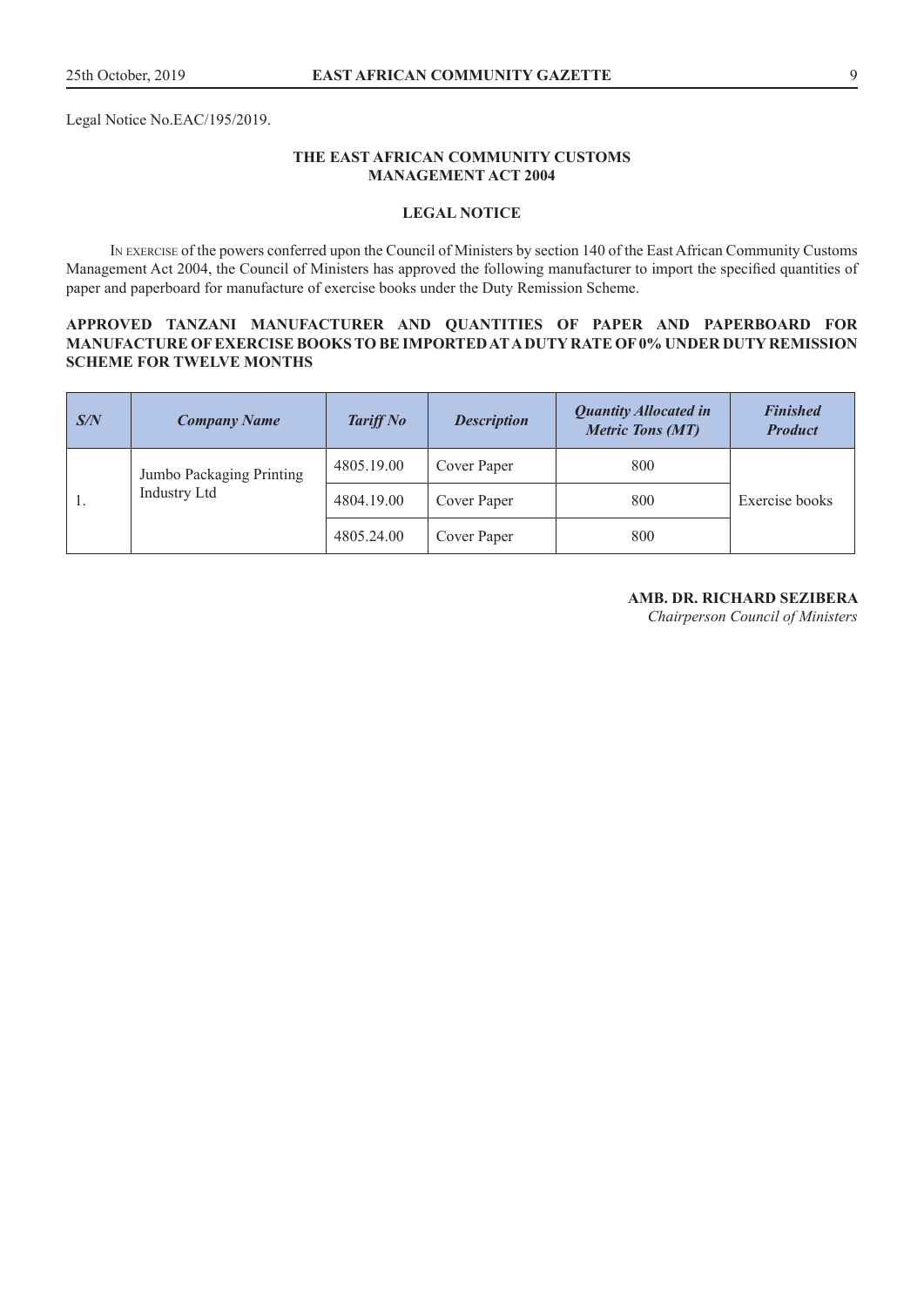Legal Notice No.EAC/196/2019.

#### **THE EAST AFRICAN COMMUNITY CUSTOMS MANAGEMENT ACT 2004**

# **LEGAL NOTICE**

In exercise of the powers conferred upon the Council of Ministers by section 140 of the East African Community Customs Management Act 2004, the Council of Ministers has approved the following Manufacturers to import the specified quantities of sugar for industrial use under the Duty Remission Scheme.

#### **APPROVED TANZANIA MANUFACTURERS AND QUANTITIES OF SUGAR FOR INDUSTRIAL USE TO BE IMPORTED AT A DUTY RATE OF 10% UNDER DUTY REMISSION SCHEME FOR TWELVE MONTHS**

| $N_{0}$ | Company                               | Tariff No. | <b>HSC</b> Description   | <b>Quantity</b><br><b>Allocated in</b><br><b>Metric Tons</b><br>(MT) | <b>Finished product</b>                                        |
|---------|---------------------------------------|------------|--------------------------|----------------------------------------------------------------------|----------------------------------------------------------------|
| 1.      | Rainbow Beverage                      | 1701.99.10 | Sugar for Industrial Use | 150                                                                  | Mango Juice, Pineapple Juice,<br>Orange Juice.                 |
| 2.      | Bakhresa Foods Products<br>Limited    | 1701.99.10 | Sugar for Industrial Use | 410                                                                  | Ice cream, Ice lolly, fresh<br>fruit juices, carbonated drink. |
| 3.      | <b>ANJARI SODA Factory</b><br>Limited | 1701.99.10 | Sugar for Industrial Use | 27                                                                   | Soft drinks, syrups & PET<br>CSD Soft drinks                   |
| 4.      | Shellys Pharmaceutical<br>Limited     | 1701.99.10 | Sugar for Industrial Use | 289                                                                  | Tablets, dry syrups & oral<br>liquids                          |
| 5.      | Banana Investment                     | 1701.99.10 | Sugar for Industrial Use | 1332                                                                 | Banana Alcohol                                                 |
| 6.      | Candyman Limited                      | 1701.99.10 | Sugar for Industrial Use | 750                                                                  | Juice.                                                         |
| 7.      | Milkcom Diaries Limited               | 1701.99.10 | Sugar for Industrial Use | 1637                                                                 | Flavoured milk, yoghurt                                        |
| 8.      | Sunkist Bakery Ltd                    | 1701.99.10 | Sugar for Industrial Use | 116                                                                  | <b>Bread and Biscuits</b>                                      |
| 9.      | Maisha Bottlers&Beverage<br>Ltd       | 1701.99.10 | Sugar for Industrial Use | 768                                                                  | Juice drinks, Carbonated soft<br>drinks                        |

**AMB. DR. RICHARD SEZIBERA,**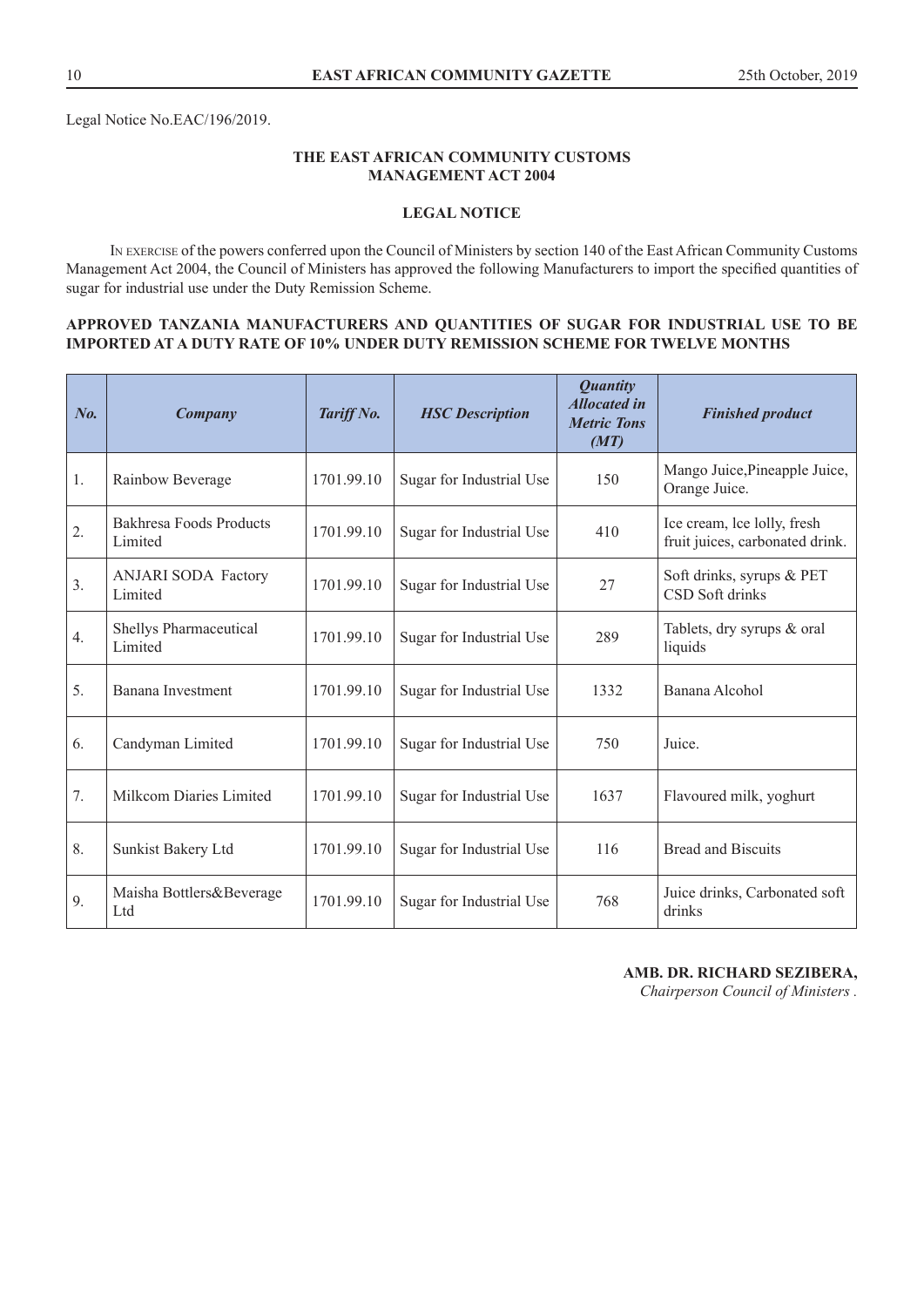Legal Notice No.EAC/197/2019.

#### **THE EAST AFRICAN COMMUNITY CUSTOMS MANAGEMENT ACT 2004**

#### **LEGAL NOTICE**

In exercise of the powers conferred upon the Council of Ministers by section 140 of the East African Community Customs Management Act 2004, the Council of Ministers has approved the following Manufacturers to import the specified quantities of liquid glucose syrup under the Duty Remission Scheme.

#### **APPROVED TANZANIA MANUFACTURERS AND QUANTITIES OF LIQUID GLUCOSE SYRUP TO BE IMPORTED AT A DUTY RATE OF 0% UNDER DUTY REMISSION SCHEME FOR TWELVE MONTHS**

| $N_{0.}$ | Company                         | Tariff No. | <b>HSC</b> Description | <b>Quantity Allocated in</b><br><b>Metric Tons (MT)</b> | <b>Finished</b><br>product |
|----------|---------------------------------|------------|------------------------|---------------------------------------------------------|----------------------------|
|          | Bakhresa Foods Products Limited | 1701.99.10 | Glucose Syrup          | 410                                                     | Juice.                     |
| 2.       | Candyman Limited                | 1701.99.10 | Glucose Syrup          | 750                                                     | Juice.                     |

#### **AMB. DR. RICHARD SEZIBERA**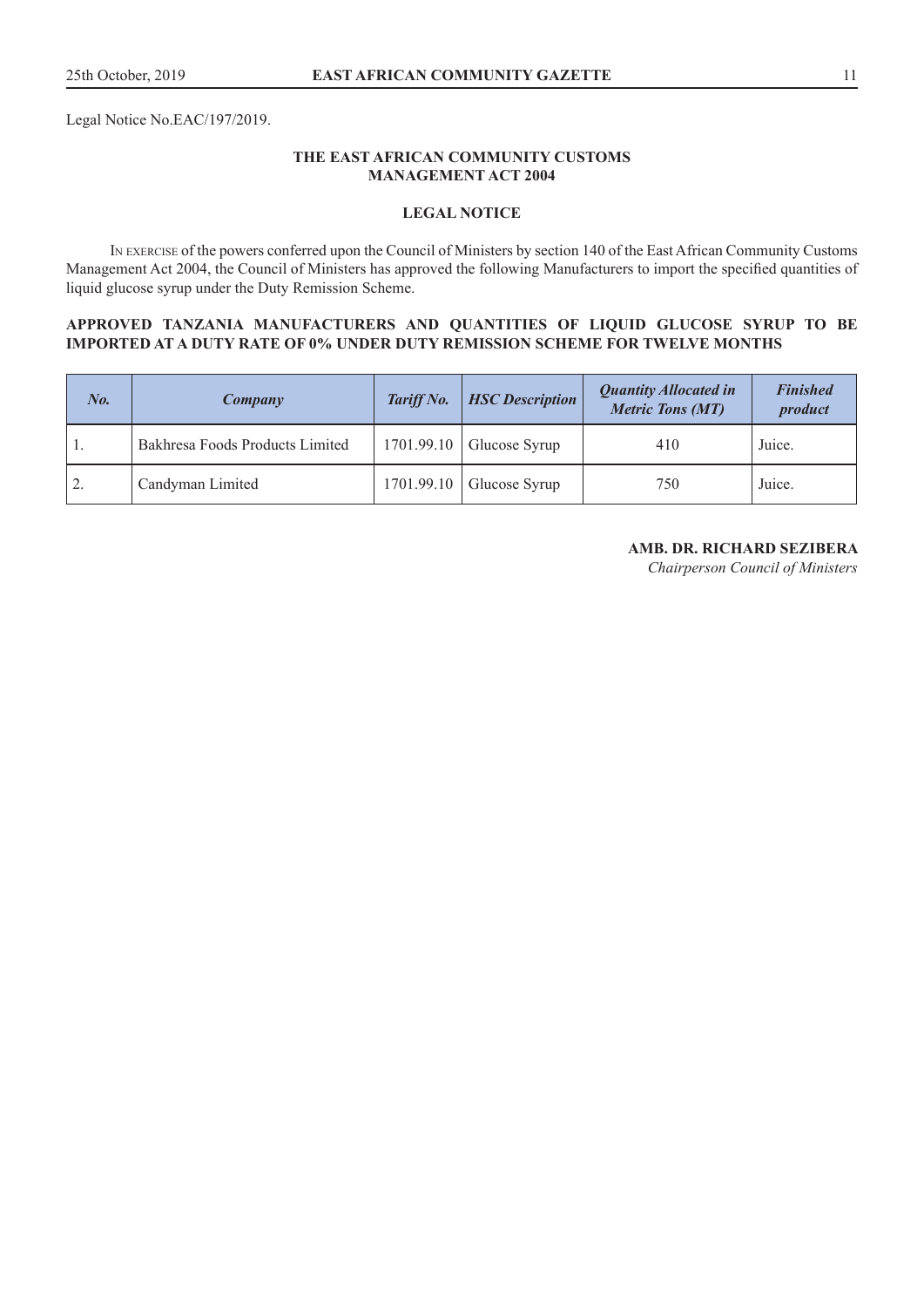### **LEGAL NOTICE**

In exercise of the powers conferred upon the Council of Ministers by section 140 of the East African Community Customs Management Act 2004, the Council of Ministers has approved the following Manufacturer to import the specified quantities of Twine for the manufacture of Nylon Fishing Nets under the Duty Remission Scheme.

#### **APPROVED TANZANIA MANUFACTURER AND QUANTITIES OF TWINE TO BE IMPORTED AT A DUTY RATE OF 0% UNDER DUTY REMISSION SCHEME FOR TWELVE MONTHS**

| $N_{0.}$ | Company                      | Tariff No. | <b>HSC</b> Description              | <b>Quantity Allocated</b><br><i>in Metric Tons</i><br>(MT) | <b>Finished product</b> |
|----------|------------------------------|------------|-------------------------------------|------------------------------------------------------------|-------------------------|
|          |                              | 5402.20.00 | High Tenacity yarn of<br>Polyesters | 650                                                        | Nylon Fishing           |
| 1.       | Nyota Venture Company<br>Ltd | 5607.50.00 | Nylon fishing twine                 | 250                                                        | <b>Nets</b>             |
|          |                              | 5402.19.00 | High Tenacity yarn of Nylon         | 500                                                        |                         |

# **AMB. DR. RICHARD SEZIBERA**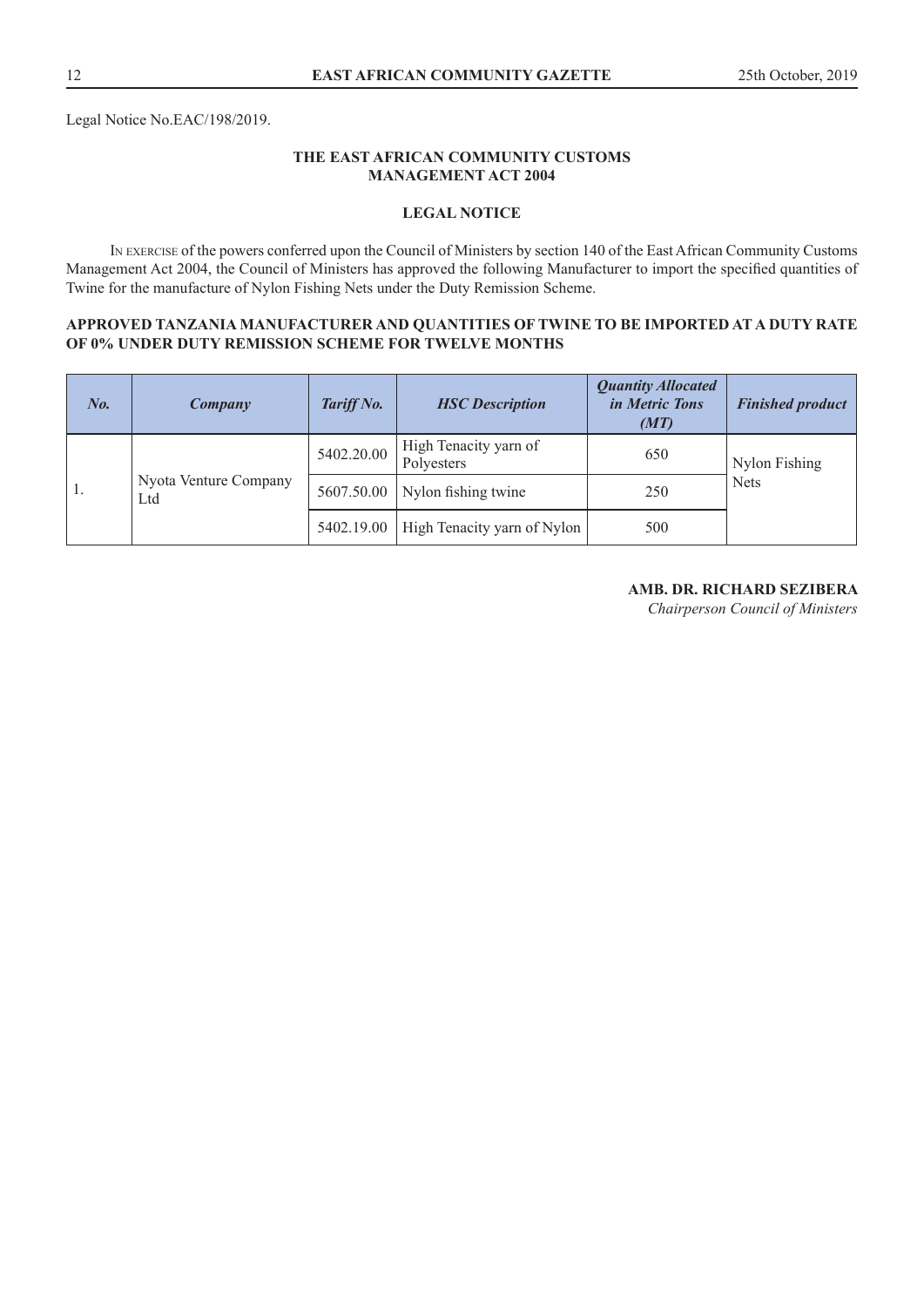Legal Notice No.EAC/1992019.

#### **THE EAST AFRICAN COMMUNITY CUSTOMS MANAGEMENT ACT 2004**

#### **LEGAL NOTICE**

In exercise of the powers conferred upon the Council of Ministers by section 140 of the East African Community Customs Management Act 2004, the Council of Ministers has approved 21<sup>st</sup> Century Textiles Ltd to import the specified quantities of inputs and equipment for the manufacture of Textiles and Garments under the Duty Remission Scheme.

#### **APPROVED TANZANIA MANUFACTURER, 21ST CENTURY TEXTILES LTD AND QUANTITIES OF INPUTS AND EQUIPMENT FOR THE MANUFACTURE OF TEXTILES AND GARMENTS TO BE IMPORTED AT A DUTY RATE OF 0% UNDER DUTY REMISSION SCHEME UP TO 30TH JUNE 2020**

| S/N | <b>Description</b>                                                                            | <b>Hs Code</b> | Qty       | U. O.M.    |
|-----|-----------------------------------------------------------------------------------------------|----------------|-----------|------------|
| 1.  | Other pigments                                                                                | 3212.90.90     | 2,500,000 | <b>KGS</b> |
| 2.  | Sensitizing emulsions                                                                         | 3070.10.00     | 500,000   | <b>KGS</b> |
| 3.  | Poly[vinyl alcohol whether or not containing                                                  | 3905.30.00     | 500,000   | <b>KGS</b> |
| 4.  | Wmmen fabrics of combed wool, mixed with man-made filaments                                   | 5112.20.00     | 500,000   | <b>KGS</b> |
| 5.  | Cotton sewing thread, with <85% cotton, not put up fpr retail                                 | 5204.11.00     | 170,000   | <b>KGS</b> |
| 6.  | Cotton sewing thread, with <85% cotton, not put up fpr retail                                 | 5204.19.00     | 85,000    | <b>KGS</b> |
| 7.  | Combed single cotton yarn, with $\leq$ 85% cotton, nprs, $\leq$ =14mm                         | 5205.21.00     | 100,000   | <b>KGS</b> |
| 8.  | Combed single cotton yarn, with $\leq 85\%$ cotton, nprs, $>14$ mm but<br>$\leq$ =43mn        | 5205.22.00     | 100,000   | <b>KGS</b> |
| 9.  | Combed single cotton yarn, with <85% cotton, nprs, >43mm but<br>$\leq$ =52mn                  | 5205.23.00     | 100,000   | <b>KGS</b> |
| 10. | Sewing thread of syntheric filaments, whether or not put of retail<br>sales                   | 5401.10.00     | 8,500     | <b>KGS</b> |
| 11. | Textured yarn of nylon or other polyamides, measuring per Single<br>yarn not more than 50 tex | 5402.31.00     | 100,000   | <b>KGS</b> |
| 12. | Textured yarn of nylon or other polyamides, measuring per Single<br>yarn more than 50 tex     | 5402.32.00     | 100,000   | <b>KGS</b> |
| 13. | Textured yarn of polyesters                                                                   | 5402.33.00     | 100,000   | <b>KGS</b> |
| 14. | Textured yarn of polypropylene                                                                | 5402.34.00     | 100,000   | <b>KGS</b> |
| 15. | Sewing thread  Of synthetic staple fibers                                                     | 5508.10.00     | 85,000    | <b>KGS</b> |
| 16. | Sewing thread of artificial staple fibers                                                     | 5508.20.00     | 17,000    | <b>KGS</b> |
| 17. | Single yarn with $> 85 \%$ polyester staple fibers                                            | 5509.21.00     | 100,000   | <b>KGS</b> |
| 18. | Single yarn with $> 85 \%$ synthetic staple fibers                                            | 5509.41.00     | 100,000   | <b>KGS</b> |
| 19. | Other yarn of polyester staple fibers, mixed mainly or solely with<br>art.st.flb.             | 5509.51.00     | 500,000   | <b>KGS</b> |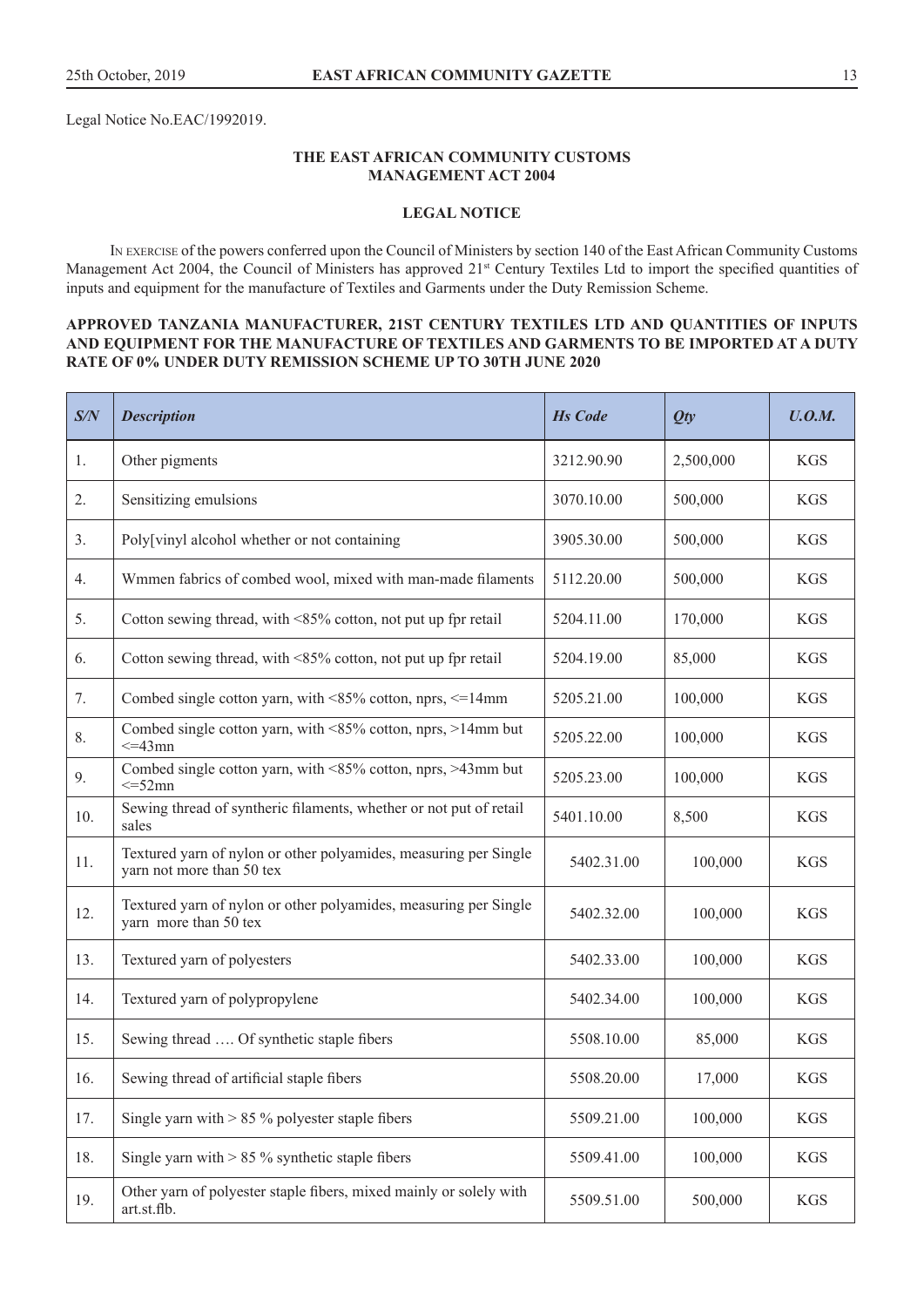#### 14 **EAST AFRICAN COMMUNITY GAZETTE** 25th October, 2019

| S/N | <b>Description</b>                                                                                                                           | <b>Hs</b> Code | Qty     | U.0.M.       |
|-----|----------------------------------------------------------------------------------------------------------------------------------------------|----------------|---------|--------------|
| 20. | Other yarn of polyester staple fibers, mixed mainly or solely with<br>wool fin                                                               | 5509.52.00     | 500,000 | <b>KGS</b>   |
| 21. | Other yarn of polyester staple fibers, mixed mainly or solely with<br>cotton                                                                 | 5509.53.00     | 500,000 | <b>KGS</b>   |
| 22. | Other yarn of polyester staple fibers                                                                                                        | 5509.59.00     | 500,000 | <b>KGS</b>   |
| 23. | Other yarn of acylic or modacylic staple fibers, mixed mainly or<br>solely with cotton                                                       | 5509.62.00     | 500,000 | <b>KGS</b>   |
| 24. | Other yarn of ocylic or modacrylic staple fibers                                                                                             | 5509.69.00     | 500,000 | <b>KGS</b>   |
| 25. | Lables, badges Of textiles, woven, in piece not embroidered                                                                                  | 5807.10.00     | 12,000  | <b>KGS</b>   |
| 26. | Other [ lables, badges Of textiles, unwoven, in piece not<br>embroidered                                                                     | 5807.90.00     | 15,000  | <b>KGS</b>   |
| 27. | Braids in the piece                                                                                                                          | 5808.10.00     | 10,000  | <b>KGS</b>   |
| 28. | Other [ ornamental trimmings in the piece ; tassels, prompons, etc                                                                           | 5808.90.00     | 25,000  | <b>KGS</b>   |
| 29. | Embroidery without visible ground                                                                                                            | 5810.10.00     | 5,000   | <b>KGS</b>   |
| 30. | Cotton embroidery in the piece, in strips or in motifs                                                                                       | 5810.91.00     | 5,000   | <b>KGS</b>   |
| 31. | Embroidery of man-made fiberss, in the piece, in strips or in<br>motifs                                                                      | 5810.92.00     | 5,000   | <b>KGS</b>   |
| 32. | Embroidery of other textiles, in the piece, in strips or in motifs                                                                           | 5810.99.00     | 5,000   | <b>DOZEN</b> |
| 33. | Textile fabrics coated with gum or amylaceous substances of a<br>kind used for the other covers of books or the like fusible inter<br>lining | 5901.10.00     | 25,000  | <b>KGS</b>   |
| 34. | Other [tracking cloth; prepared painting canvas; buckram etc.]                                                                               | 5901.90.00     | 25,000  | <b>KGS</b>   |
| 35. | Accessories of other made up clothing                                                                                                        | 6217.10.00     | 5,000   | <b>KGS</b>   |
| 36. | Cuff-links and studs                                                                                                                         | 7117.11.00     | 54,000  | <b>KGS</b>   |
| 37. | Buttons of plastics, not covered with textile material                                                                                       | 9606.21.00     | 20,000  | <b>KGS</b>   |
| 38. | Other buttons                                                                                                                                | 9606.29.00     | 15,000  | <b>KGS</b>   |
| 39. | Buttons moulds and other parts of buttons, button blanks                                                                                     | 9606.30.00     | 15,000  | <b>KGS</b>   |
| 40. | Slide fasteeners fitted with chain scoops of base metal                                                                                      | 9607.11.00     | 5,000   | <b>KGS</b>   |
| 41. | Other conveyor belts or belting, of vulcanise rubber fusing m/c<br>belt                                                                      | 4010.09.00     | 5000    | <b>KGS</b>   |
| 42. | Scissors, tailor's shears and similar shears and blades thereof                                                                              | 8213.00.00     | 5,000   | <b>KGS</b>   |
| 43. | Buckles, buckle-clasps of base metal                                                                                                         | 8303.90.00     | 25,000  | <b>KGS</b>   |
| 44. | Hooks, eyes, and eyelets of base metal                                                                                                       | 8308.10.00     | 8,000   | <b>KGS</b>   |
| 45. | Sewing thread cots, spun polyester 2 ply                                                                                                     | 5508.10.00     | 10,000  | <b>KGS</b>   |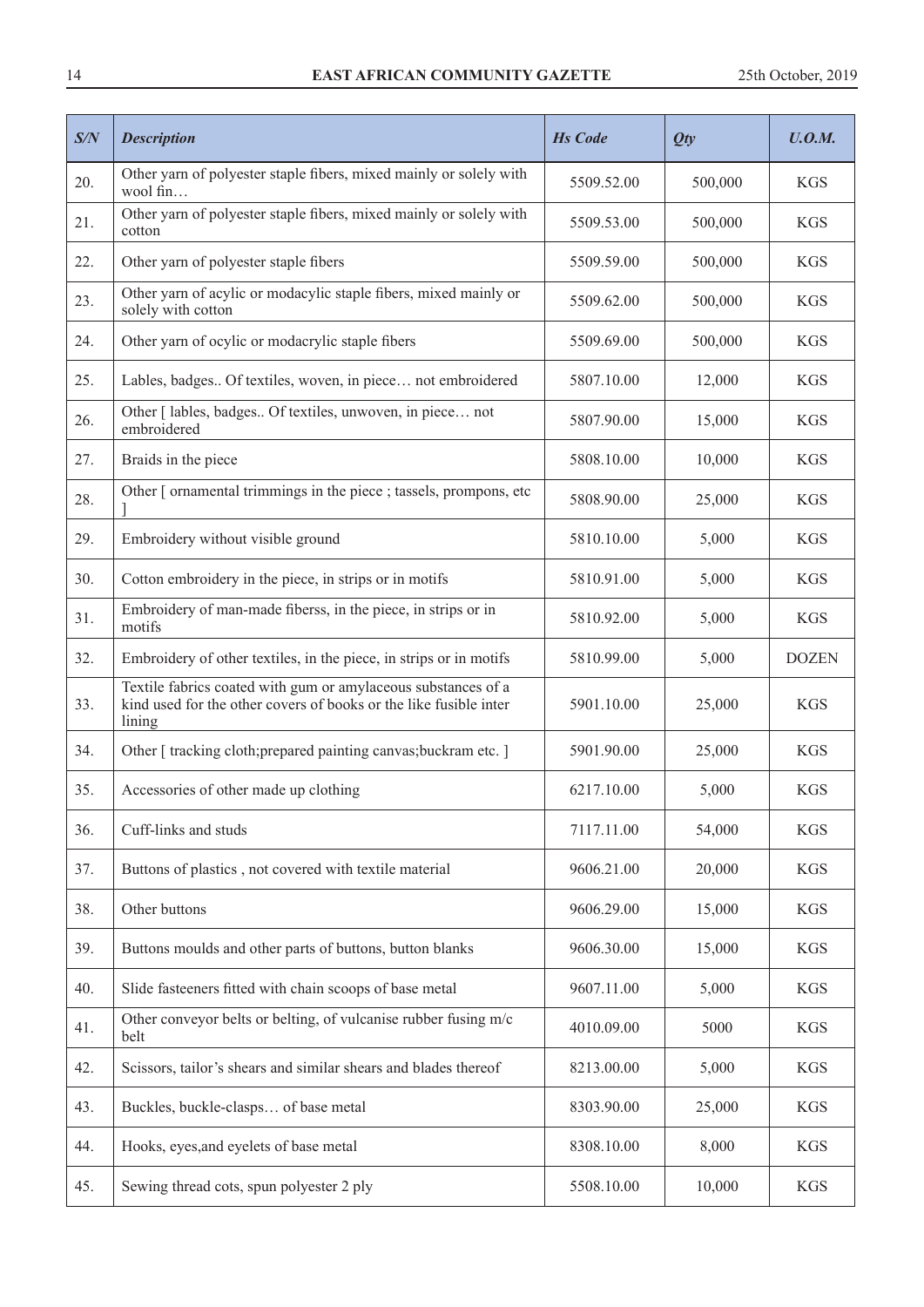| S/N | <b>Description</b>                                                  | <b>Hs Code</b> | Qty     | U.O.M.     |
|-----|---------------------------------------------------------------------|----------------|---------|------------|
| 46. | Button - 4 holes 321 size 4.5mm thickness                           | 9606.21.00     | 22,500  | <b>KGS</b> |
| 47. | Stopper length 35mm thickness 3mm                                   | 4205.00.90     | 25,000  | <b>KGS</b> |
| 48. | Ykk zipper 7" meteal zipper                                         | 9607.11.10     | 25,000  | <b>KGS</b> |
| 49. | Ykk zipper 5.5" meteal zipper                                       | 9607.19.10     | 25,000  | <b>KGS</b> |
| 50. | Hook & loop tape 1"                                                 | 5806.10.00     | 6,000   | <b>KGS</b> |
| 51. | Cap peaks                                                           | 6507.00.00     | 10,000  | <b>KGS</b> |
| 52. | Webbing tape                                                        | 5806.31.90     | 15,000  | <b>KGS</b> |
| 53. | Grommet                                                             | 8308.10.00     | 12,500  | <b>KGS</b> |
| 54. | Adjustable buckle                                                   | 7419.99.30     | 12,500  | <b>PCS</b> |
| 55. | Woven lables.                                                       | 7419.99.30     | 15,000  | <b>KGS</b> |
| 56. | Tubular or bifurcated rivets of base metal                          | 8308.20.00     | 12,500  | <b>KGS</b> |
| 57. | Clasps, buckle  beads and spangles of base metal [incl.parts ]      | 8308.90.00     | 7,000   | <b>KGS</b> |
| 58. | Press-fasteners, snap-fasteners and press --studs and parts thereof | 9606.10.00     | 12,000  | <b>KGS</b> |
| 59. | P.V.C. Plastic bags                                                 | 3923.29.10     | 25,000  | <b>KGS</b> |
| 60. | 100 % cotton combed yarn                                            | 5207.10.00     | 300,000 | <b>KGS</b> |
| 61. | 65 % - 35 % poly cotton combed/carded yarn                          | 5509.53.00     | 300,000 | <b>KGS</b> |
| 62. | 35 % - 65 % poly cotton combed/carded yarn                          | 5509.53.00     | 300,000 | <b>KGS</b> |
| 63. | 100 % cotton combed/carded yarn                                     | 5205.21.00     | 300,000 | <b>KGS</b> |
| 64. | Polyester viscos yarn                                               | 5515.11.00     | 300,000 | <b>KGS</b> |
| 65. | Acrylic yarn                                                        | 5509.69.00     | 300,000 | <b>KGS</b> |
| 66. | 100% polyester fabric                                               | 5407.51.00     | 300,000 | <b>KGS</b> |
| 67. | $65\% + 35\%$ polyester viscons fabric                              | 5515.11.00     | 500,000 | <b>KGS</b> |
| 68. | $65\% + 35\%$ polyester cotton fabric                               | 5515.11.00     | 500,000 | <b>KGS</b> |
| 69. | Nano print - plus                                                   | 3905.30.00     | 30,000  | <b>KGS</b> |
| 70. | Photo emulsion                                                      | 3905.91.00     | 3,000   | $\rm KGS$  |
| 71. | Polybond ba                                                         | 3905.30.00     | 25,000  | <b>KGS</b> |
| 72. | Poly bond [ P.V.A ] - polysizer                                     | 3905.30.00     | 5,000   | <b>KGS</b> |